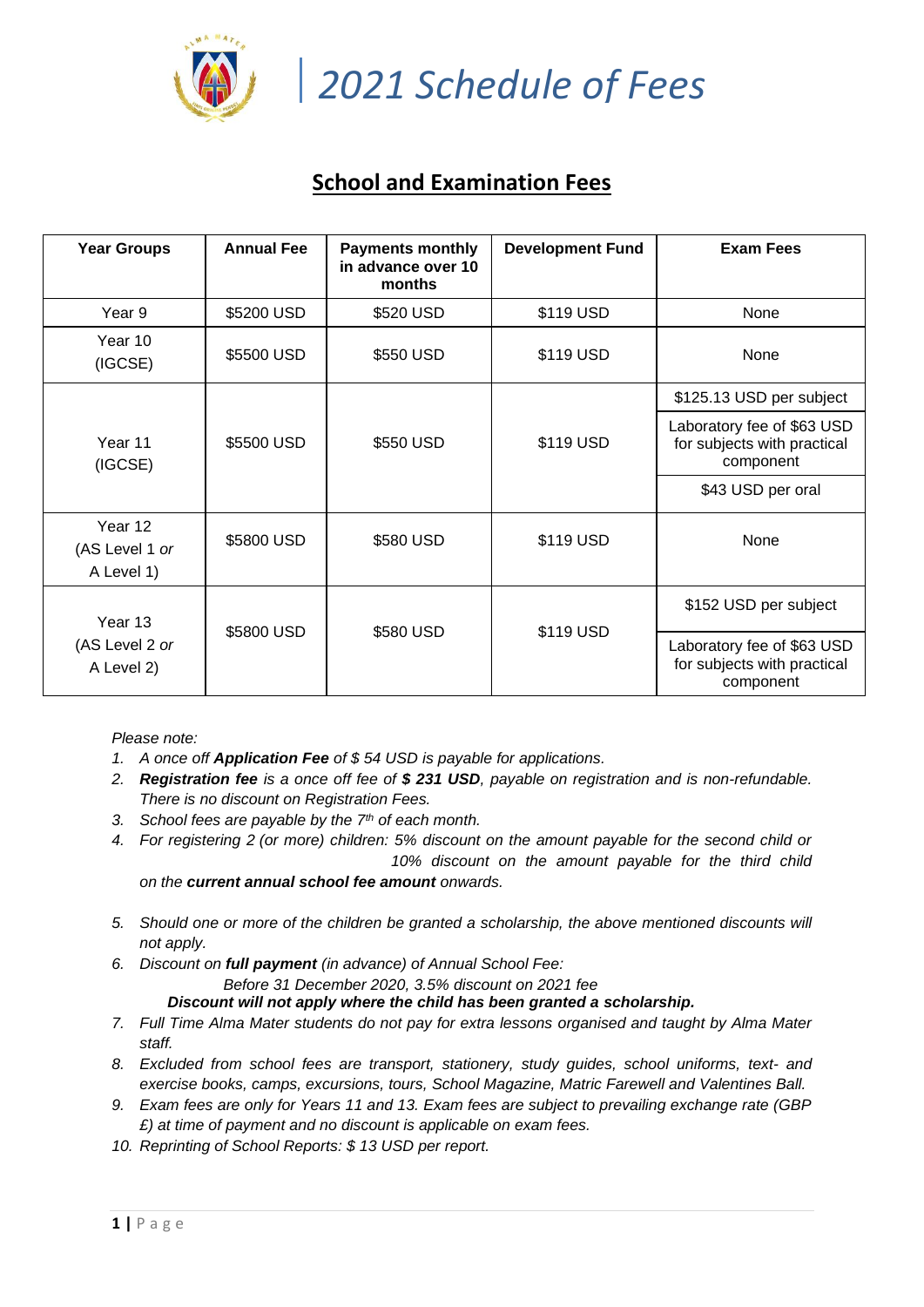## **ADDITIONAL FEES FOR HIGH SCHOOL**

| Valentine's Ball and<br><b>Matric Farewell</b> | Optional                                                                                                                                                         | t.b.c                    |  |
|------------------------------------------------|------------------------------------------------------------------------------------------------------------------------------------------------------------------|--------------------------|--|
| School Magazine                                | Invoiced in January 2021                                                                                                                                         | \$16.46 USD per magazine |  |
| Year 9 Pack                                    | Please order at your earliest convenience                                                                                                                        |                          |  |
| Textbooks                                      | (To be purchased through the school's official supplier, Itzy<br>Stationers https://itzy.co.za, or a supplier of your choice before end<br>of November/August) * |                          |  |

\* Text books ordered after November (any publisher or supplier) will only receive delivery by March 2021. Please do not delay ordering your text books.

### **BOARDING FEES**

| <b>Boarding</b>        | <b>Annual fees</b> | <b>Payments monthly in</b><br>advance over 10 months | Once off<br><b>Enrolment fee</b> | <b>Details</b>                                                                                                            |
|------------------------|--------------------|------------------------------------------------------|----------------------------------|---------------------------------------------------------------------------------------------------------------------------|
| <b>Termly Boarding</b> | \$5900 USD         | \$590 USD                                            | \$560 USD                        | 7 nights per week; closed for the<br>April, August and December<br>holidays and<br>excludes tuition and transport<br>fees |

#### *Please note:*

- *1. The enrolment fee is payable on registration and non-refundable. There is no discount on Registration Fees.*
- *2. Boarding fees include overnight accommodation, meals, linen and laundry services for agreed nights.*
- *3. Boarding fees do not include normal curriculum tuition, co-curricular activities and extra academic assistance.*
- *4. Holiday School and Easter Holiday fees are not included in the termly or weekly boarding fees.*

#### *Additional Expenses*

- *1. Voluntary activities are organised by various members of staff and charges are made per the activity e.g. concerts, theatre trips and outdoor expeditions.*
- *2. Unavoidable Expenses (Items such as those listed below are invoiced on the termly invoice): Examination fees; Additional trips and visits; Stationery; magazine subscriptions and lost textbooks.*
- *3. The insurance policies of Alma Mater do not cover the loss of students' belongings.*